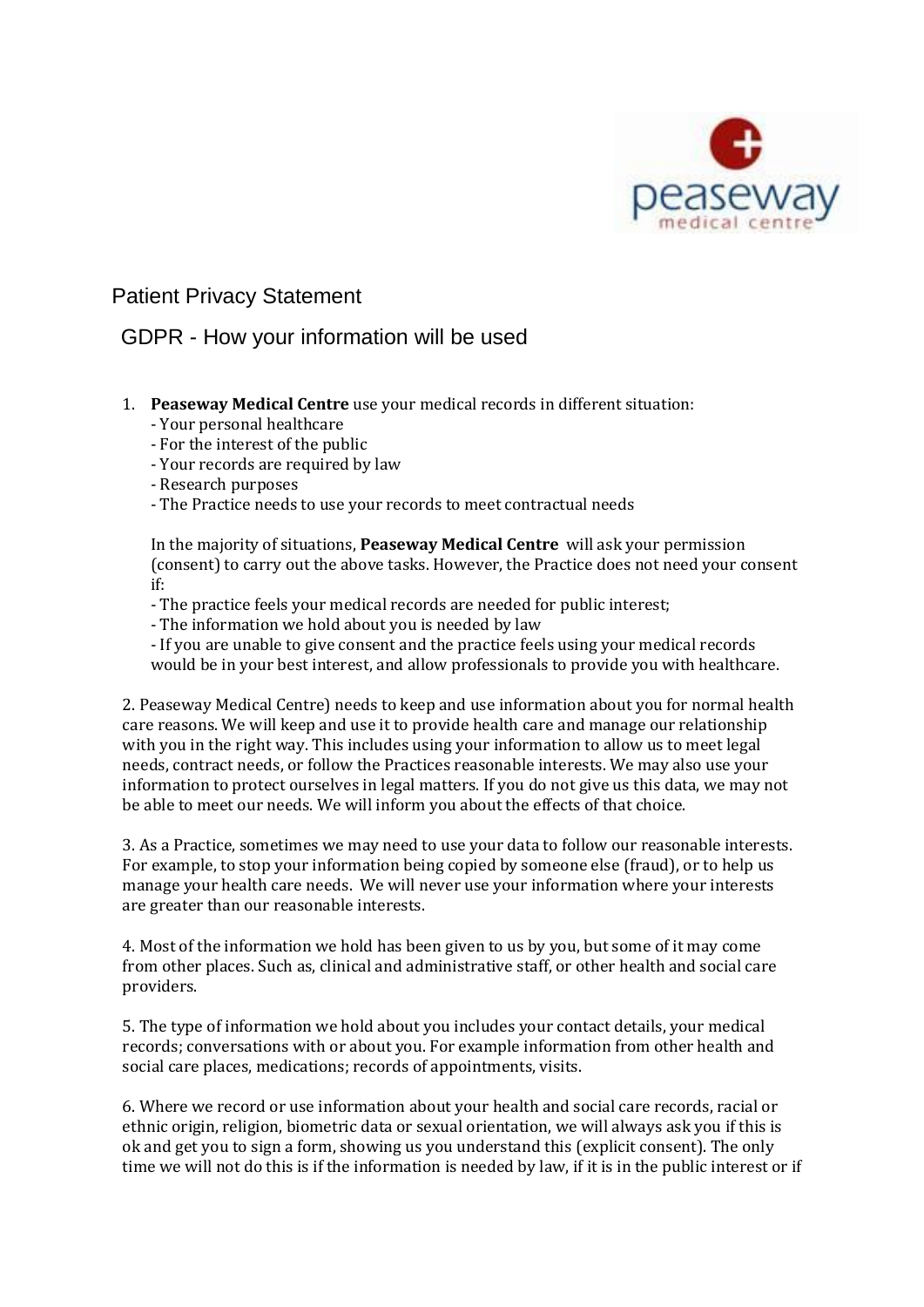the information is needed to deliver healthcare and you cannot give consent.

7. At any time you can ask us to stop using information you have previously given consent to use.

8. We may record telephone/mobile conversations.

9. We will only release your information to a different business if we have to do so by law, this action is in the interest of the public, or the Practice feels doing this is in the best needs of your healthcare and you are unable to give consent.

10. We may also give information about you to other organisations for your healthcare or to meet the needs of **Peaseway** Medical Centre. For example giving your information to [Commissioning bodies,](https://www.nhscc.org/ccgs/) hospital trusts health and social care services.

11. Sometimes your information may be used by places in other countries. To make sure everything is done correctly, we have security, safeguarding measures in place. If you want a copy of our Safeguarding policy please ask reception.

12. Your information will only be used for as long as we need it the Practice will keep medical records for 10years after a patient's death, this is in line with the guidance from the British medical Association[\(BMA\)](https://www.bma.org.uk/advice/employment/ethics/confidentiality-and-health-records/retention-of-health-records).

13. In the future if we use your information for a different propose than we previously said, we will inform you for this reason.

## **Your rights**

- 1. As part of General Data Protection Regulation (GDPR) you have rights to your information:
	- You have the right to ask us to give you access to your information.
	- You have the right to control the way we use your information.
	- You have the right to stop us using your information.

2. If you have allowed us to use your information before (gave consent), you have the right (in some situations) to stop us using your information at any time (withdraw consent).

3. You have the right to complain to the [Information Commissioner's Office](https://ico.org.uk/) (ICO) if you think we have not met the needs of GDPR, whilst using your information.

## **Contact details of controller and data protection officer**

**Peaseway Medcial Centre** is the controller and user of your information under GDPR.

If you have any questions on how your information is used you should ask to speak to the Practice manager **Kathryn Munro.** You can also write to **Peaseway Medical Centre:**

**2 Pease Way Newton Aycliffe Durham DL5 5NH**